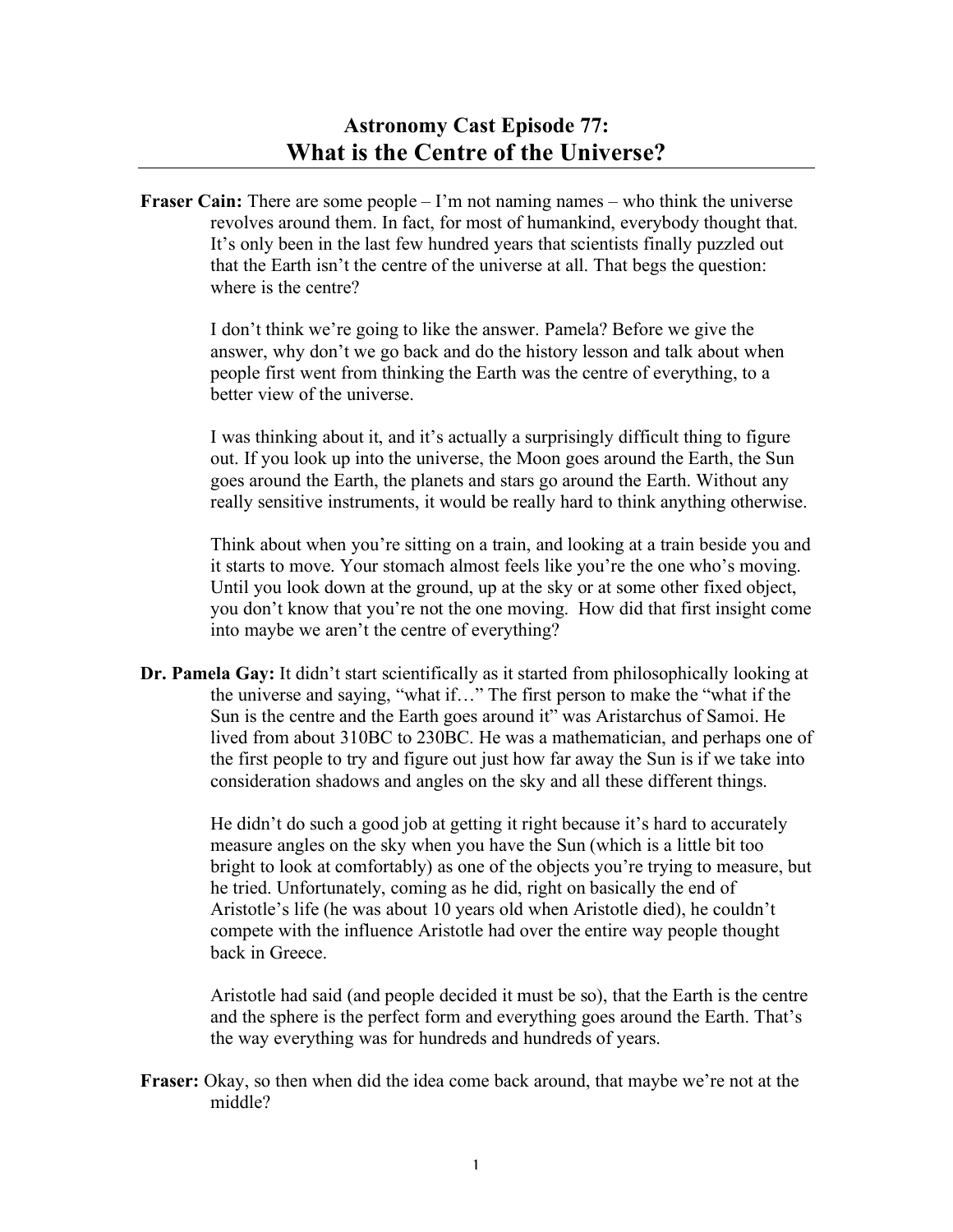**Pamela:** It actually wasn't until Nicolai Copernicus in the middle of the 1500's, of all times. Copernicus came along. He was driven not by science, but by his love of the Sun god Apollo to say, "no – let's go back to considering the Sun as the centre."

> By the 1400's and 1500's, we were working to come up with mathematical explanations for why things are the way they are in the sky, why the planets move the way they do. We were trying to make predictions.

Prior to Copernicus, the person who had the corner on that market was Ptolemy. He'd come up with this really complicated model with circles within circles. He had things on perfect circles going around the Earth, and there were secondary circles attached to those circles. The objects were basically going on curly-qs around and around the Earth.

- **Fraser:** Right, and that was to explain the retrograde motion that the planets make in the sky. We now know that the Earth and Mars are both going around the Sun. in the Sky, sometimes it looks like Mars is going one direction, and then for a few nights it turns around and goes back the other direction before it goes forward again.
- **Pamela:** It's all just crazy perspective. Once you realise it's just us going past them so that our line of sight between us, Mars and the background stars zigs sideways, making Mars appear to go backwards. Once you realise that, everything makes sense.

The problem is that, in coming up with Copernicus' model, he also adhered to the "everything must be perfect circles, perfect spheres" – Aristotle's way of thinking. That didn't work mathematically, any better than what Ptolemy had done.

So you had Copernicus with his mathematical model. While it had the Sun in the centre, he still adhered to Aristotle's that the sphere, the three dimensional circle, is the perfect form. So he put the planets on circles, but it didn't match. He put circles on those circles. He couldn't get a model that worked any better than Ptolemy's.

It wasn't until Kepler and Galileo came along that, between Galileo's observations and Kepler's realisation that a circle is part of the family of geometric figures, the ellipse, and planets actually move in an ellipse, that we were able to move towards saying that yes, the Sun is in the centre and having observational justifications, and here's math that makes accurate predictions.

Up until Kepler, we couldn't accurately predict where anything would be. That's troubling.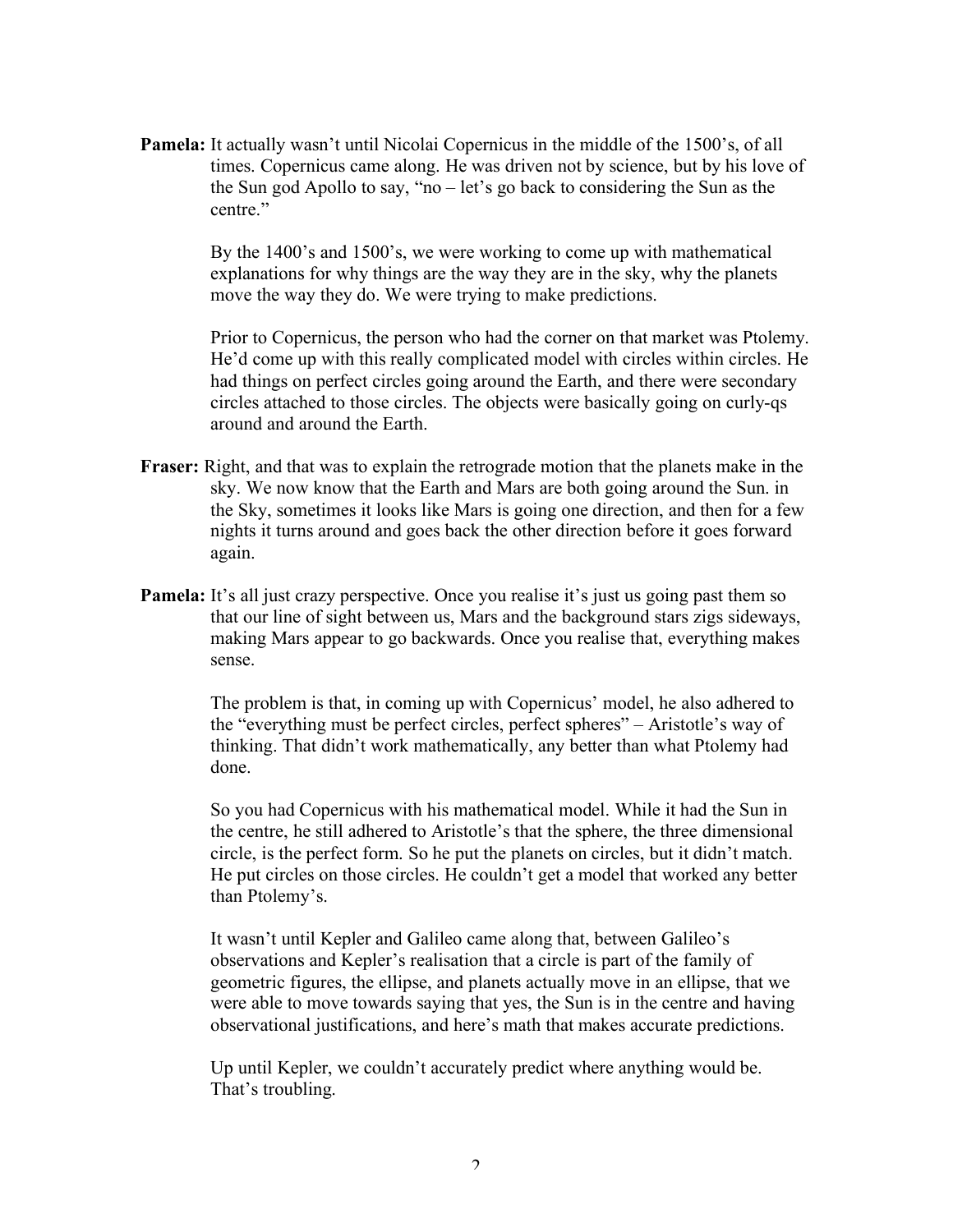- **Fraser:** Galileo at this time was starting to use a telescope to look at the heavens, and he saw moons going around Jupiter.
- **Pamela:** He saw moons going around Jupiter, and he also saw craters on the Moon. So the heavenly bodies aren't perfect spheres.

The final piece of evidence was he saw that Venus had phases that you could only get if it was going around the Sun.

- **Fraser:** Right, I've seen that. If you look through a telescope at Venus, it will actually look like a crescent (go back and listen to our Venus episode). It looks like a crescent. You'll see, at its brightest point in the sky, it looks like the slimmest crescent, because the planet is closest to us, and yet most of the Sunlight is hitting the face away from us. So we only see the thin crescent.
- **Pamela:** The crescent you can get if you have an Earth-centred solar system. The crescent Venus is one you can get if you put it in the same solar system as the Sun and have everything going around the Earth.

What you don't get is the gibbous phases. You don't get the phases where Venus is going out beyond the Sun and we're starting to be able to see the full face of Venus as it passes closer and closer to the Sun.

So we were able to see the whole host of crescent, half, gibbous, illuminated face (the half is actually a quarter of a sphere) of Venus. By seeing all the different phases, we knew that Venus had to be going around the Sun.

- **Fraser:** So for all the evidence that scientists have worked out, that the Sun was actually the centre of the solar system, would you say Venus was the slam-dunk?
- **Pamela:** Venus was definitely the slam-dunk.
- **Fraser:** Nobody could look at that and say, "Well… here's another idea that works."
- **Pamela:** Yeah. You need to have Venus going around the Sun in order to get that to happen. It's really quite cool.
- **Fraser:** Okay. But then we still sort of thought the Sun was the centre of the universe. Once again, you look up into the sky and see all the stars going around the Sun and you say, well, we're in the middle. I bet some people are going, "wait a minute – maybe we're not in the middle"
- **Pamela:** This is where it starts to get difficult. The initial evidence said we knew we were in a disk. If you look one way, you see one density of stars. If you look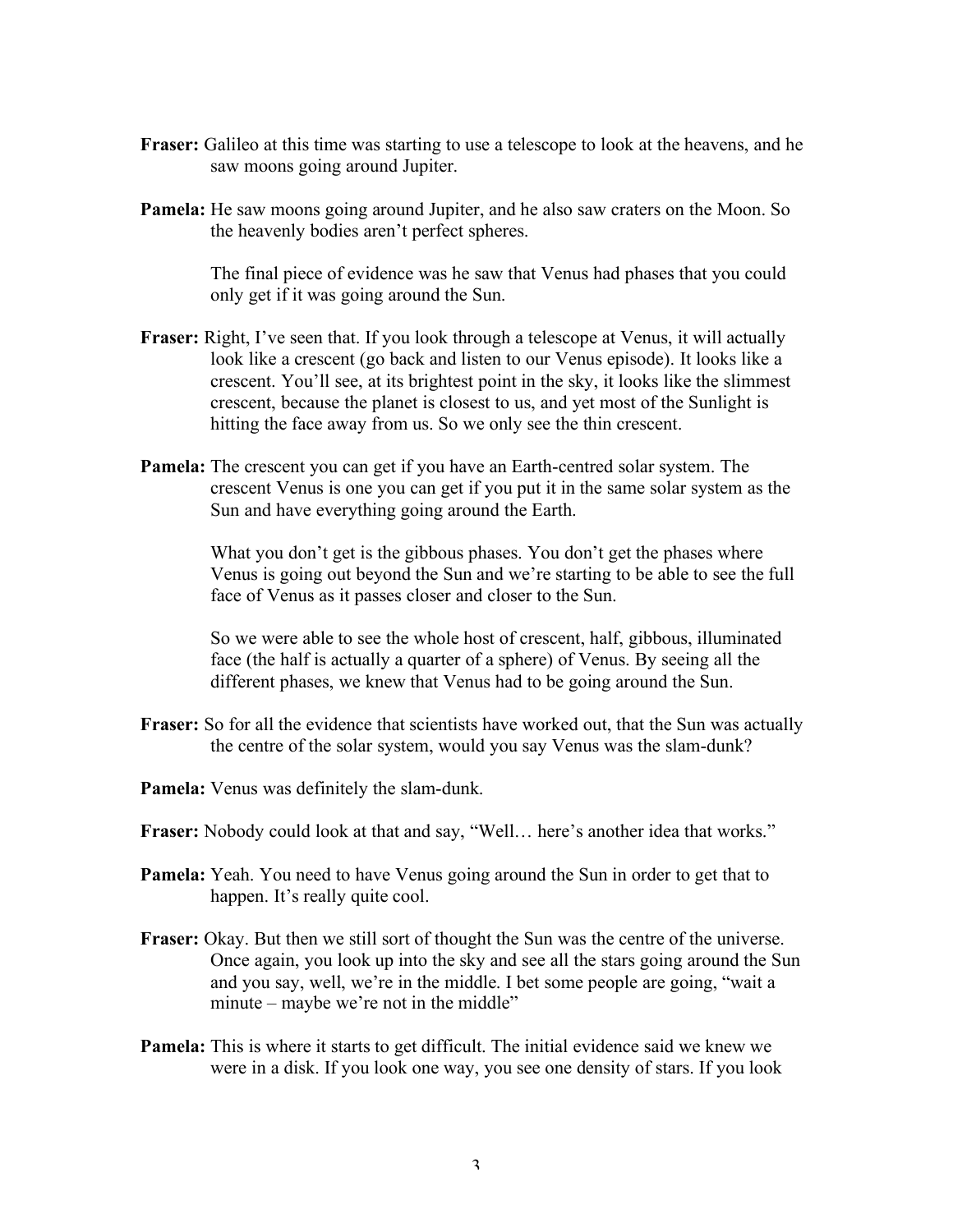180 degrees away from that, into the Milky Way, you see the same density of stars.

The problem is, the Milky Way's kind of opaque. It's like being inside a fog that only allows you to see five feet away from you in all directions. You might be six feet from the edge of the fog in one direction and a hundred feet from the edge in the other direction. Because you can only see five feet into the fog, you'll never know how close to the edge or centre you're located.

- **Fraser:** If I took pictures of the Milky Way, and maybe sat in a circular room and put them around me, would I be able to say, "there's the centre of the Milky Way?"
- **Pamela:** You might get a slight hint that over in one direction it's a little bit wider or a little bit thicker. But nothing definitive, nothing you can scientifically point to as evidence right off the top of the bat that we're definitely, 100%, guaranteed, not at the centre.
- **Fraser:** Right, but I would see in all directions a really high concentration of stars in this disk. If you've ever gone out and looked at the Milky Way at night with your own eyes, you really see that. It's a concentration of stars. You can see that, especially if you use a telescope, you can really see the individual stars in the Milky Way. Yet, if I look up and down in this circular (or spherical) room, it would just be stars.

So definitely clear evidence that I'm in a disk, but I wouldn't know where I was in that disk. In fact, I'd probably assume I was in the middle of the disk because in every direction I see, I see the same concentration of stars. How did they know they weren't, then?

**Pamela:** It took a long time to figure that out. It wasn't actually until the turn of the 1900s – about 1917 that we were able to scientifically say, "aha! We are not the centre" In fact, we're about a third of the way out.

> It was a man by the name of Harlow Shapely, who was studying globular clusters – clusters of stars out in the outer halo of the Milky Way.

**Fraser:** I believe we did a show about that.

**Pamela:** I believe we just might have. We'll link to it in the show notes.

As Shapely looked out and started counting and measuring the positions on the sky, all the known clusters (which was about 150 at the time), he found that 90% of them were off in the direction of the constellation Sagittarius. Only about 9% of them were in the opposite direction on the sky. This indicated we're not the centre.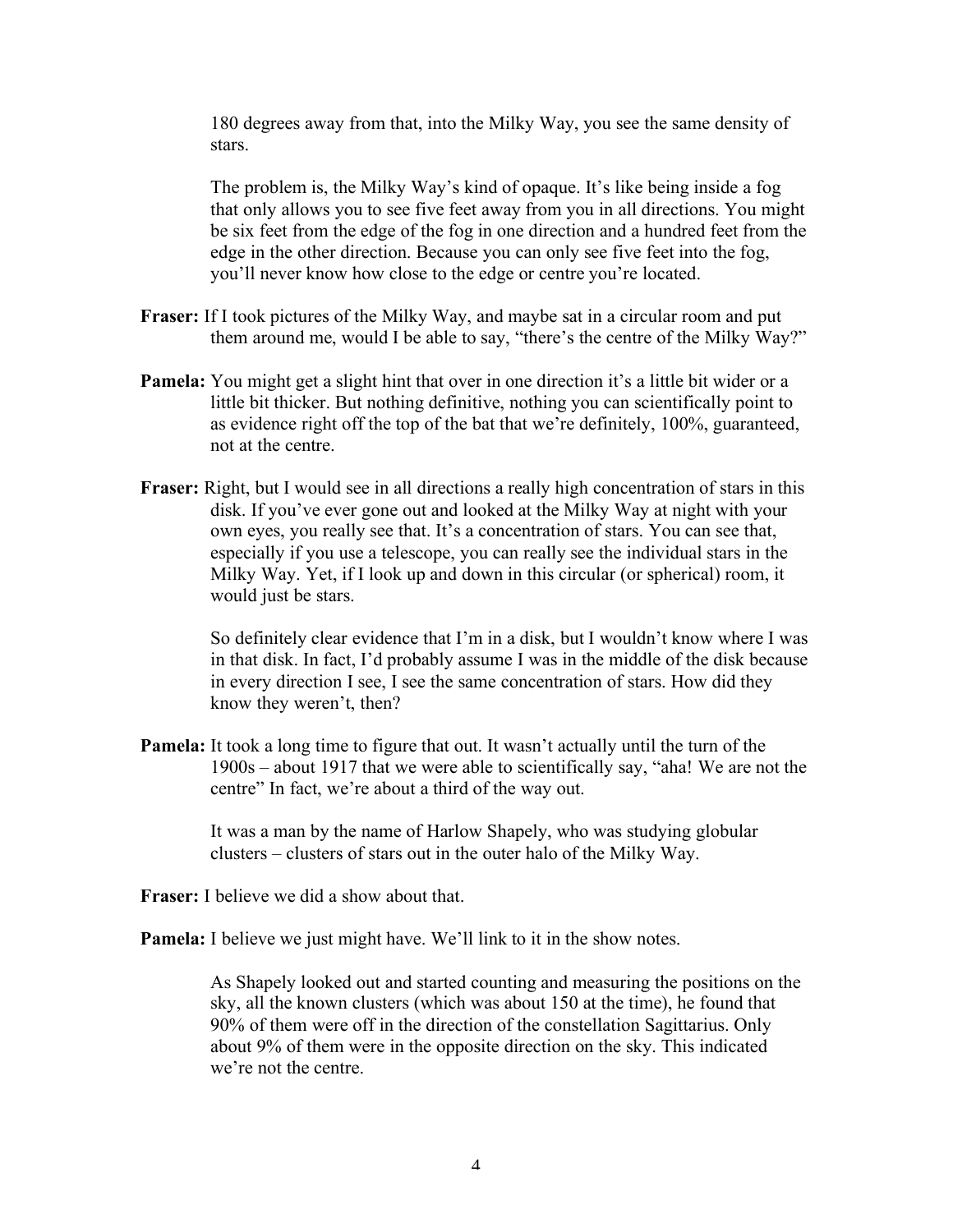If you assume the globular clusters form a spherical distribution around the galaxy. We're kind of thinking that there's a disk and we're embedded inside it. When we look above and below it, we find this distribution of globular clusters. It happens there's more of them when you look towards Sagittarius, because you're seeing the ones that are above the entire other half of the Milky Way, as well as the ones that are above the half of the Milky Way that we live in, that is toward the centre from us.

- **Fraser:** The ones we can't see are the ones that are obscured by the dust in the centre of the Milky Way.
- **Pamela:** Or in the entire disk. We can't see the ones out at the outer edge of the Milky Way either. Everywhere we look in the plane of the galaxy, in that disk of the Milky Way, we can't see any globular clusters (at least not with optical telescopes).
- **Fraser:** I know that in the last few years with all these infrared telescopes, people are starting to find them--
- **Pamela:** Yeah, they're out there.
- **Fraser:** --by being able to see through the dust, they're starting to turn up the globular clusters that were previously completely hidden.
- **Pamela:** But Harlow Shapely back in the 19-teens didn't have liquid helium cooled infrared detectors. He did have his optical cameras that took actual glass plate photographs. He and his team pored through them and figured out roughly, our place in the Milky Way.

We've been working to improve that number for a long time. We now think that (depending on whose paper you read) we're somewhere between 25,000 and 28,000 light years from the centre of the Milky Way. Those numbers come from looking at variable stars that pulsate in specific ways (RR Lyrae stars), from looking at parallax and stellar motions. We're using all sorts of different techniques to figure out how far away the centre of the Milky Way is – which is 25-28,000 light years away.

- **Fraser:** Back then, the view was sure, we're in a disk of stars. We can look up and down and see stars. Then they thought that was the universe – that's all there was. The Milky  $Wav$  – the galaxy – and that was it.
- I know they saw other galaxies, but they didn't realise (I guess the telescopes were that bad) they were other galaxies. They called them nebula, and thought they were the same as the Orion Nebula and other nebula in the galaxy.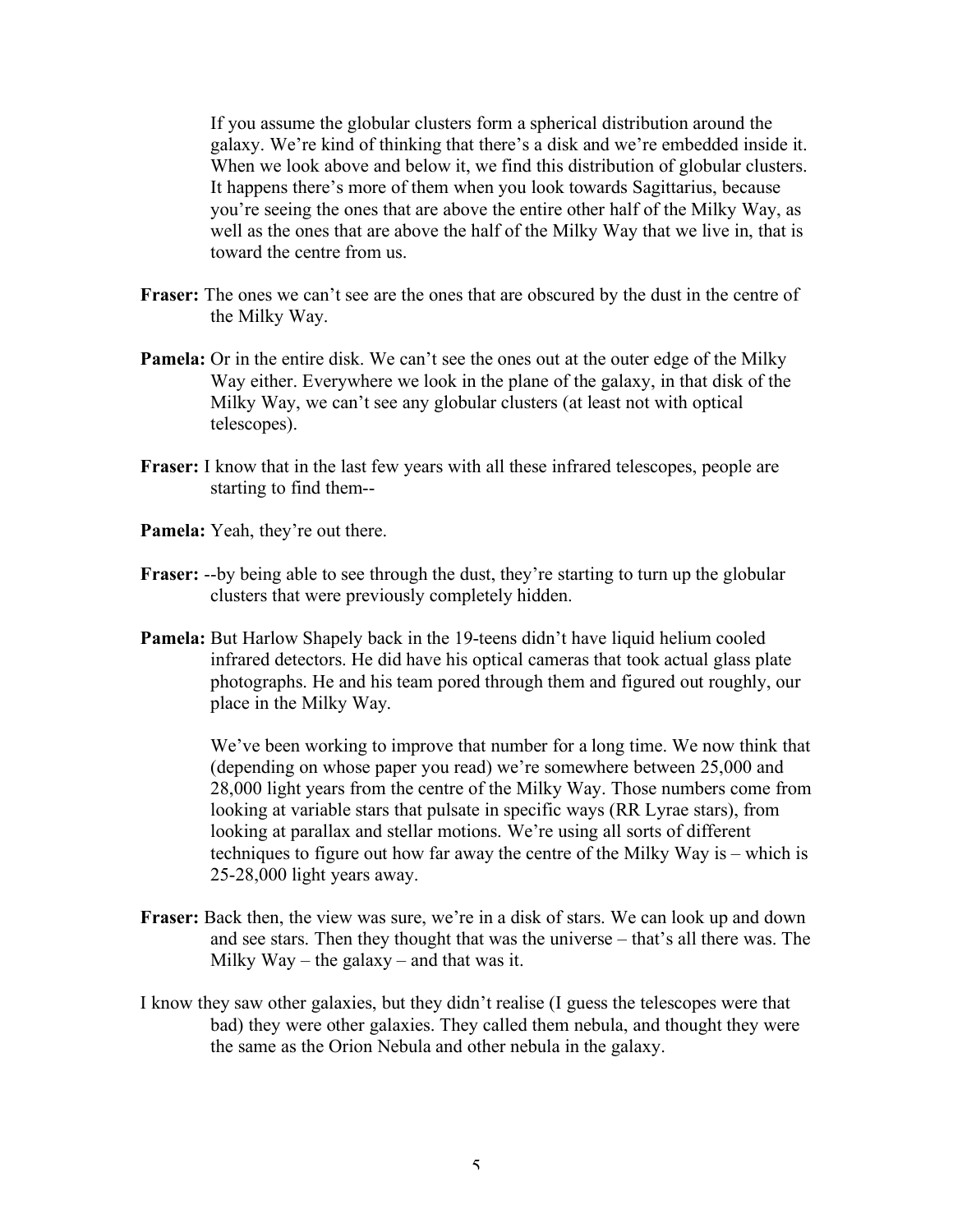- **Pamela:** What's really fun is when you talk to older astronomers, they'll still sometimes refer to Andromeda as the Andromeda Nebula, instead of the Andromeda Galaxy.
- **Fraser:** I had an old astronomy book no, an old planisphere. On it, it said the Andromeda Nebula.
- **Pamela:** It was all the way up until the middle of the last century that there were still some holdouts arguing that these were nebula, they were islands of stars but not other Milky Ways.

We started to understand that no, these are other galaxies, as early (again) as the 1910s. In this case, it was good old-fashioned Hubble who made the observations that showed the Andromeda Nebula has pulsating variable stars (in this case Cepheids) in it.

While we didn't know the exact distance-scaling relationship, we knew that based on Cepheids, the Large and Small Magellenic clouds were one set of distances away. We had ratios of distances going. Then, when we worked the ratios to find out where Andromeda was, it was so much further away that it had to be its own separate island galaxy, it's own island of stars that was gravitationally bound together and completely separate from the Milky Way.

- **Fraser:** So for a brief moment there, astronomers must have finally said, "Okay, we're not the centre of anything. We're one galaxy – there's one over there and another over there. Clearly there's just some distribution of them across the universe that could go on forever."
- **Pamela:** Ever since then, we've been trying to figure out what our place is relative to everything else that's out there, our place in the universe.

All of a sudden in the 1910s all the way up through the 1930s, there was this complete revolution of thought going on in astronomy. We were realising that we're not the centre of the Milky Way, Andromeda isn't part of the Milky Way – it's its own separate galaxy.

Then we started making observations that most of the galaxies we look at are receding away from us. What does this mean? In 1931, Hubble wrote a letter to cosmologist Willem De Sitter and said, "what if the universe is expanding?" Everything changed.

**Fraser:** I guess the other way to look at it is what if all the galaxies are speeding away from us, at the centre of the universe? What if we're the middle of the universe and everything is moving away from us?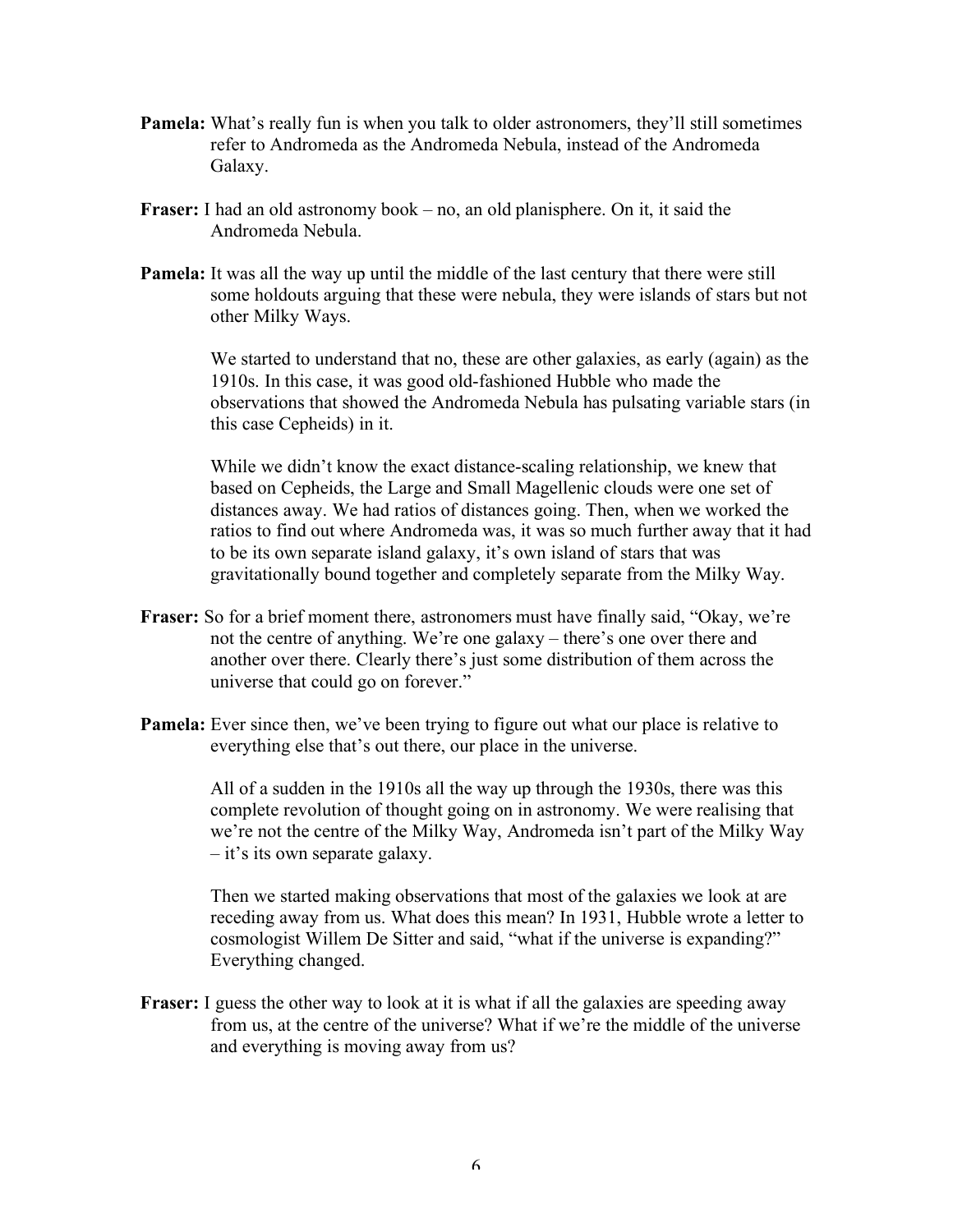**Pamela:** That's one concern we have. Observationally, there's no way to say that's any different. We have what we call different cosmological principles. One of the principles says that we don't live in a special time or place. It goes on where our universe is homogeneous and isotropic. This means if you take a large enough chunk of any part of the universe, it's going to be similar to any other chunk of the universe. No matter where you go, as you look out at what you can see, you should be able to see pretty much the same stuff I can see here.

> So, when you start basing your understanding on the notion that any place should be able to see the same thing, you can't say the Milky Way is the centre everything's expanding away from. In fact, as we start to build up a framework in which to mathematically explain our universe, when we started to develop the big bang theory, all of a sudden we had to have an expanding universe. It had to have no centre within that universe.

> It's sort of like if you look at the surface of an expanding balloon. If you speckle little bits of glitter all over that balloon, the pieces of glitter stay the same size as the balloon expands, but the distance between the pieces of glitter is constantly increasing. You can't point to any one location on the surface of the balloon that is the centre of that surface.

**Fraser:** But there is a centre to the volume of it.

**Pamela:** But it's not a centre any of those specks of glitter can get to.

**Fraser:** Right. I think the analogy falls apart in people's brains when you say that. I'm sure everyone is imagining a ball expanding in their heads, with galaxies inside that are all spreading apart from one another. If you could grab that ball and cut it in half, you could say, "right there is the centre part of this expanding ball."

Why does that analogy fall apart with our universe?

**Pamela:** Because we're confined to the surface of that balloon. Except the balloon we're dealing with isn't the three-dimensional balloon like you might give someone for their birthday. Instead, it's a four dimensional object. We're still trying to sort out what that object's specific shape is.

> We live on the surface of this four dimensional object, with our three dimensional reality confined to that surface. Once you start thinking in more than three dimensions, you no longer have a balloon you can cut open. Instead you have this hyper shape that is still empty on the inside, and we're still confined to the surface of a shape. That surface has no centre.

**Fraser:** Okay. Here's where the show turns and the unhappy answer comes. Where is the centre of the universe?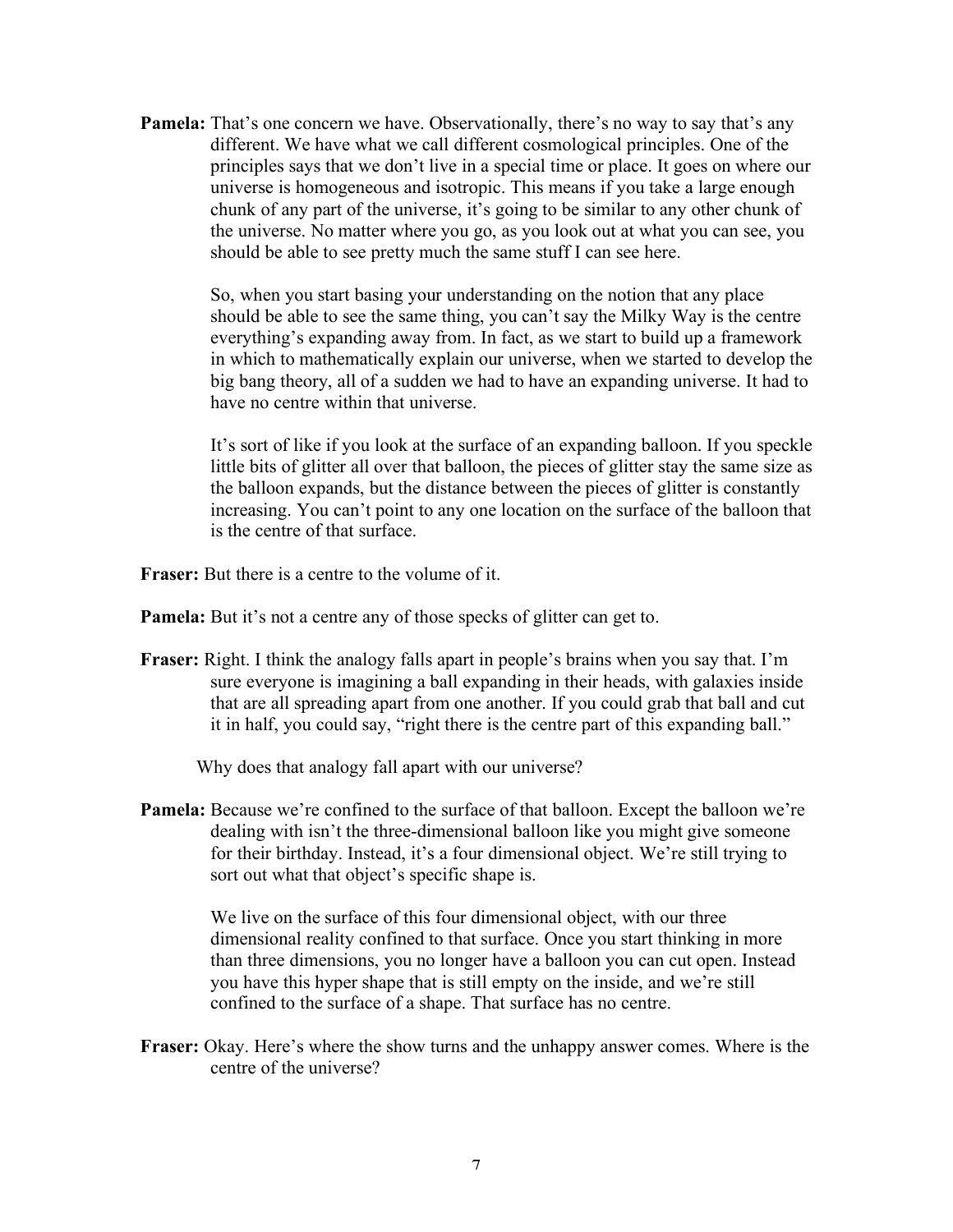**Pamela:** Nowhere we can experience.

**Fraser:** So, you can hold a ball in your hand. If you say to yourself, what is the centre of the surface of the ball, the answer is nowhere because in any direction you go on that ball, you'll come back to your starting point in an equal amount of time or distance.

> You say you could cut your ball in half or through the middle. But we're just talking about the surface area. IF we then expand out one dimension and say where is the centre of the universe, the volume of the universe, it's the same thing.

I guess with a ball, I'm saying I can move in one direction and end up where I started. If I'm in the universe, and I move in one direction…

**Pamela:** We think you'll eventually get where you started. We're not sure. There are hints coming out of studies of WMAP, there are hints out of studies of basically building simulations with specific geometry and see if, over moments that simulate the big bang, to moments that simulate now, you can build what we live in.

> From those simulations and observations, it looks like we live in a universe where if you take two laser beams and you fire them off, and they're extremely powerful, coherent and have an impossibly narrow beam (really – impossibly narrow), those two beams will stay parallel to one another and come around and zap you in the back. Given enough time. That amount of time won't exist.

**Fraser:** Together.

- **Pamela:** It looks like we live in a universe where parallel lines stay parallel, and you can go back to where you started.
- **Fraser:** This is going to be two shows. I think that is a tremendously complicated topic and people are going to want it unpacked for them in a way they can really grok it.

I've got so many questions I don't even know where to start. Why? How is it possible you could shoot a laser beam and it could hit you in the back of the head?

- **Pamela:** Let's talk about the shape of the universe next week, but finish talking about where we are in the observable universe today.
- **Fraser:** Okay, all right. We'll talk about that. That hasn't been fully decided yet that it is open or closed, that it works or doesn't work. We'll have that conversation next week. We'll finish off then.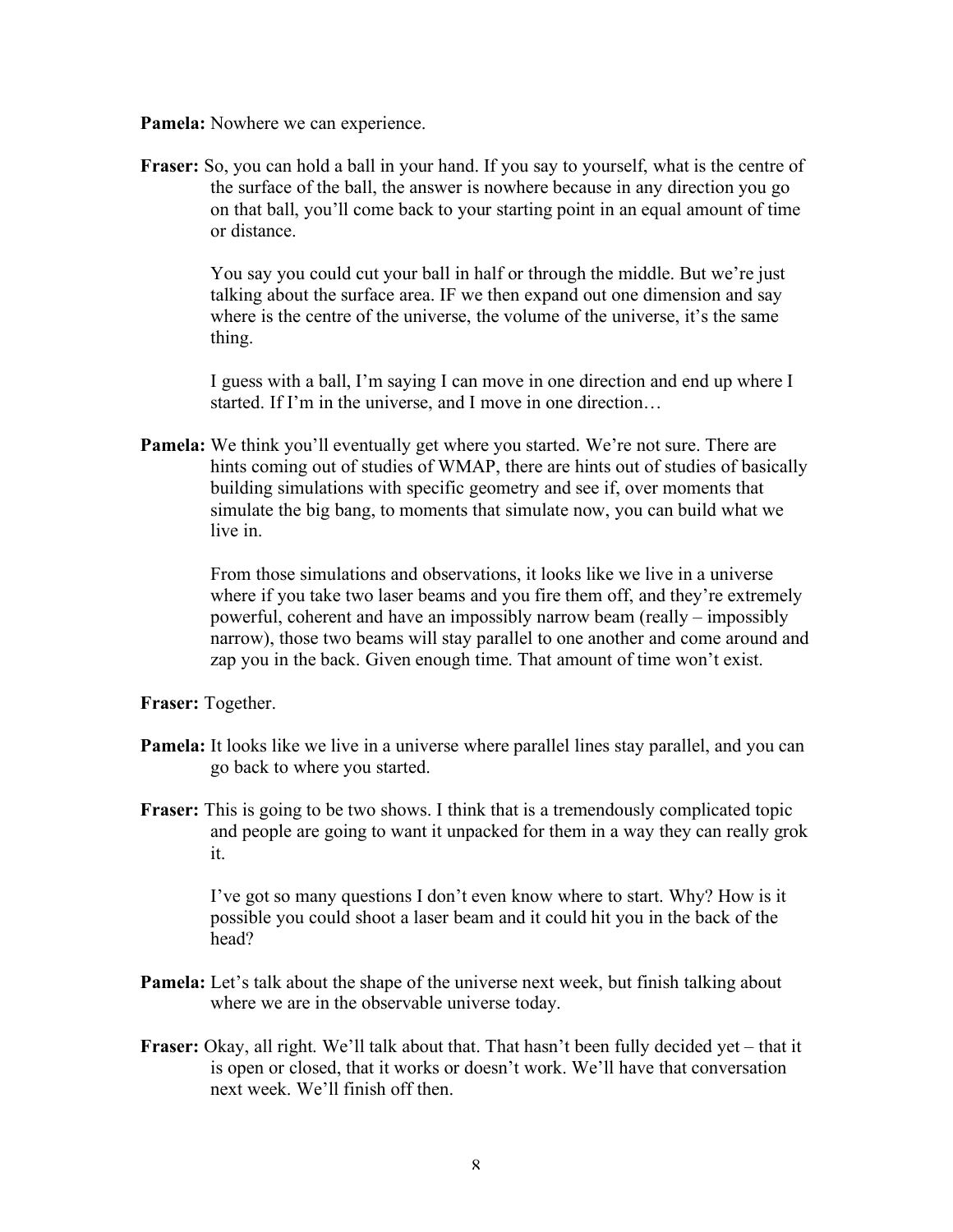**Pamela:** The rest of our story of our place in space is kind of boring. We're in a run-ofthe-mill galaxy. It's kind of interesting. It's not terribly huge, but it is a giant galaxy. It appears to have bars. It appears to be one of these neat spiral systems that has well-formed arms and a little bar across the centre.

> We have our own happy little spuds living next to us that make us look pretty in the telescopes of people looking at us from other galaxies. We have the large and small Magellenic clouds. We have all these dwarf spheroidal galaxies and dwarf ellipticals orbiting us.

> We are in a fairly small group of galaxies. It's not a compact group or anything interesting like that. It's a small group. The Local Group (for lack of a more inventive name).

- **Fraser:** How many galaxies are in the Local Group?
- **Pamela:** That depends on how you count, because there are all these hundreds and hundreds of baby galaxies. The big ones are pretty much us and Andromeda. There are other galaxies in the local group though that are cool to look at through a telescope.
- **Fraser:** When you see pictures of really nice, grand spirals captured by Hubble, like M81, are those in the Local Group?
- **Pamela:** Those aren't with us.
- **Fraser:** Those aren't with us?
- **Pamela:** No. In our Local Group, the primary members are the Andromeda Galaxy and us. There's also the Triangulum galaxy that looks kind of cool. Those are really the big ones you'll be looking at. There are also the Leo I, and Leo II, smaller galaxies, the Tucana Dwarf, Sexton's A and B, NGC3109… they're all out there waiting to be looked at.

Then we have the Pegasus dwarf, the Aquarius dwarf, and the Ursa Minor dwarf. Bazillions of dwarf galaxies. You can't count all of the dwarf galaxies. We don't have the technology to see all of them in great detail yet.

- **Fraser:** What's the next big structure?
- **Pamela:** We're falling into the Virgo Super cluster. If you go out at night with your telescope and you pan around in the Virgo constellation, there are hundreds and hundreds of galaxies waiting to be looked at. This is one of the larger superstructures around. It's basically a corner in the large-scale structure of the universe. We're falling into this nexus of systems.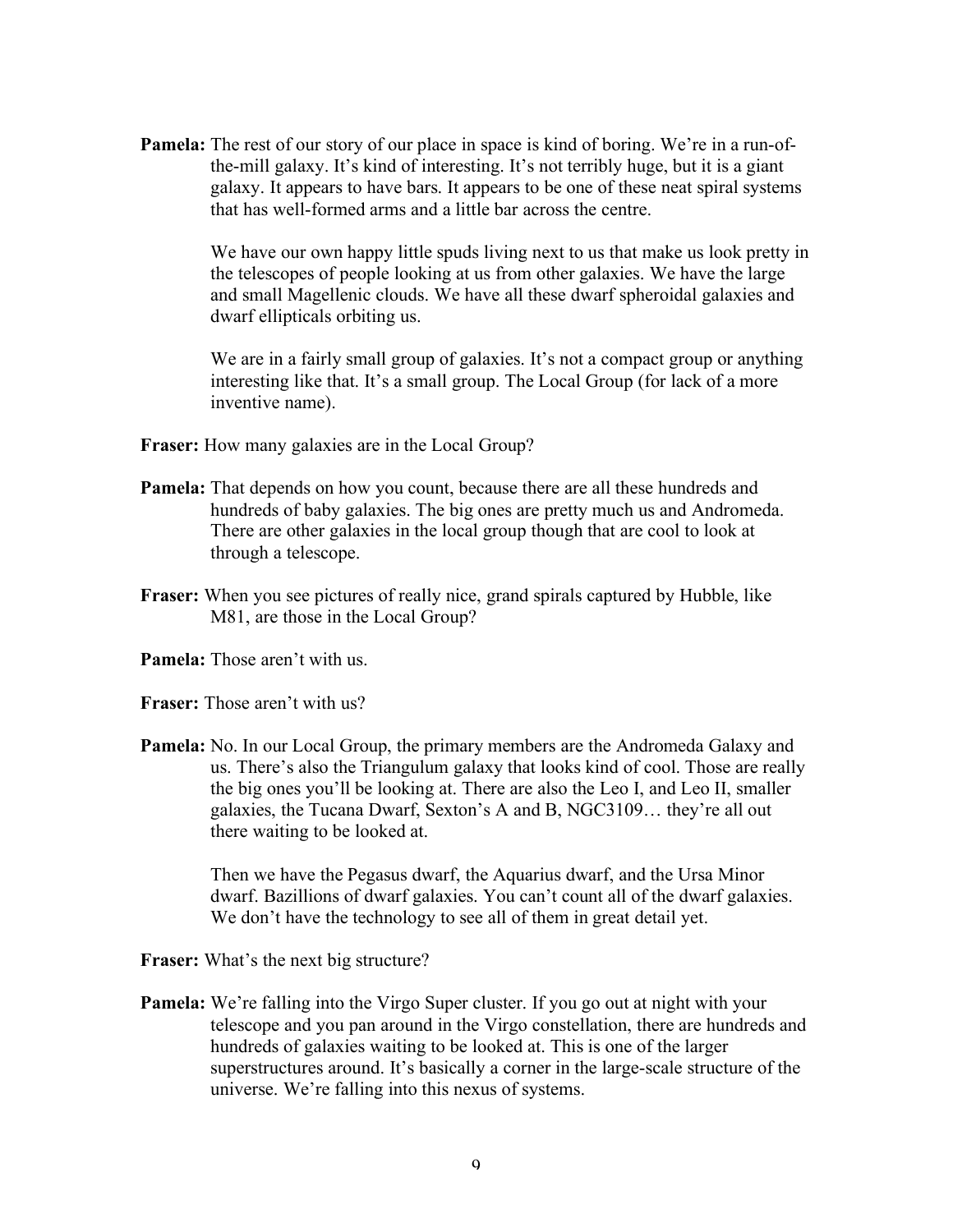This is where you start having things like M81 being nearby. It's all sorts of really cool systems that are gravitationally sucking us into their grasp.

- **Fraser:** There are many of these super clusters?
- **Pamela:** There are all sorts of super clusters out there. We're falling into the Virgo super cluster, but there's also the Coma cluster, which isn't too far away. What's neat is as we make progressively more and more detailed maps of all the galaxies, we're finding they trace out a Swiss cheese formation where you get bubbles of nothing.

Where the bubbles come together you have super clusters. Sometimes inside the bubbles you'll have hairs and little tiny groups of galaxies. You have walls of galaxy clusters and galaxy groups.

Our universe forms a coherent structure that is evolving overtime that is becoming more filamentary. More thin-edged with larger voids. It's a beautiful universe.

- **Fraser:** I guess as the expansion is happening, all of what were clumps are getting stretched out almost like spaghettification. It's all getting stretched out like gum or silly putty.
- **Pamela:** The sad part about this is that as we look out over the volume of space that we're able to see (because light takes a finite amount of time to get to us, so we can only see stuff the light left within a certain amount of time and had time to get itself all the way to planet Earth). There are those who think we can only see 3 or 4% of the total universe. We only see one small bubble, and that bubble is filled with bubbles (which is kinda cool to think about).
- **Fraser:** That bubble we're in is not at the centre of the universe because there is no centre.

**Pamela:** Exactly.

- **Fraser:** We are equally distant in all directions from ourselves, and so is everybody else. Yeah, we'll need another whole show. We'll do it next week.
- **Pamela:** The key is when someone acts like they're the centre of the universe you can say, "dude, no really – you are not the centre of anything. Get over it."

**Fraser:** Or we all are.

**Pamela:** Or we all are.